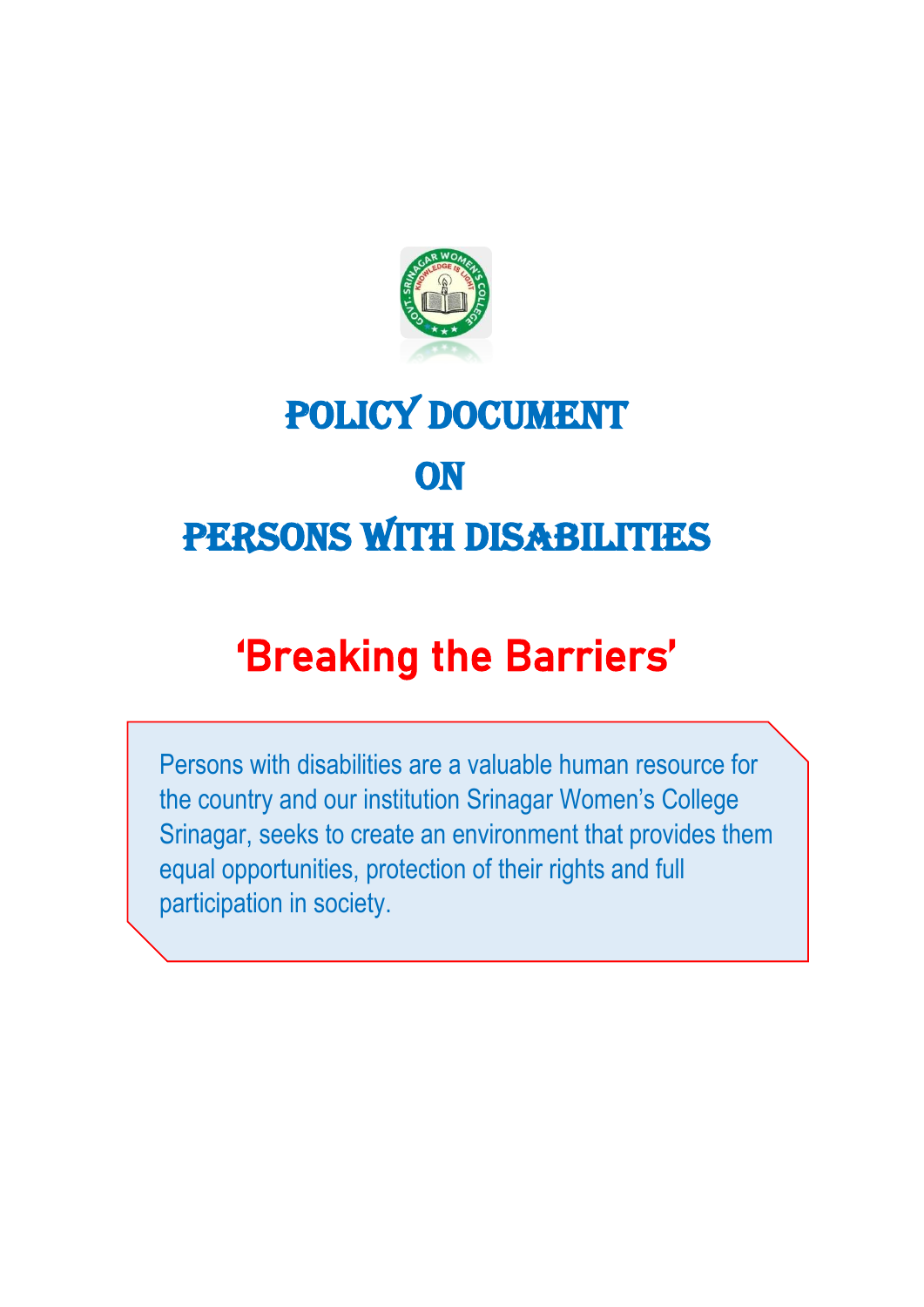## **OBJECTIVES**

- $\triangleright$  To ensure that students with disabilities get equal opportunities to explore their educational potential.
- $\triangleright$  To provide a nurturing and motivating environment for students with learning disabilities to accommodate their pedagogic needs.
- ➢ To eradicate any kind of stigmatization and segregation so that they can become confident individuals.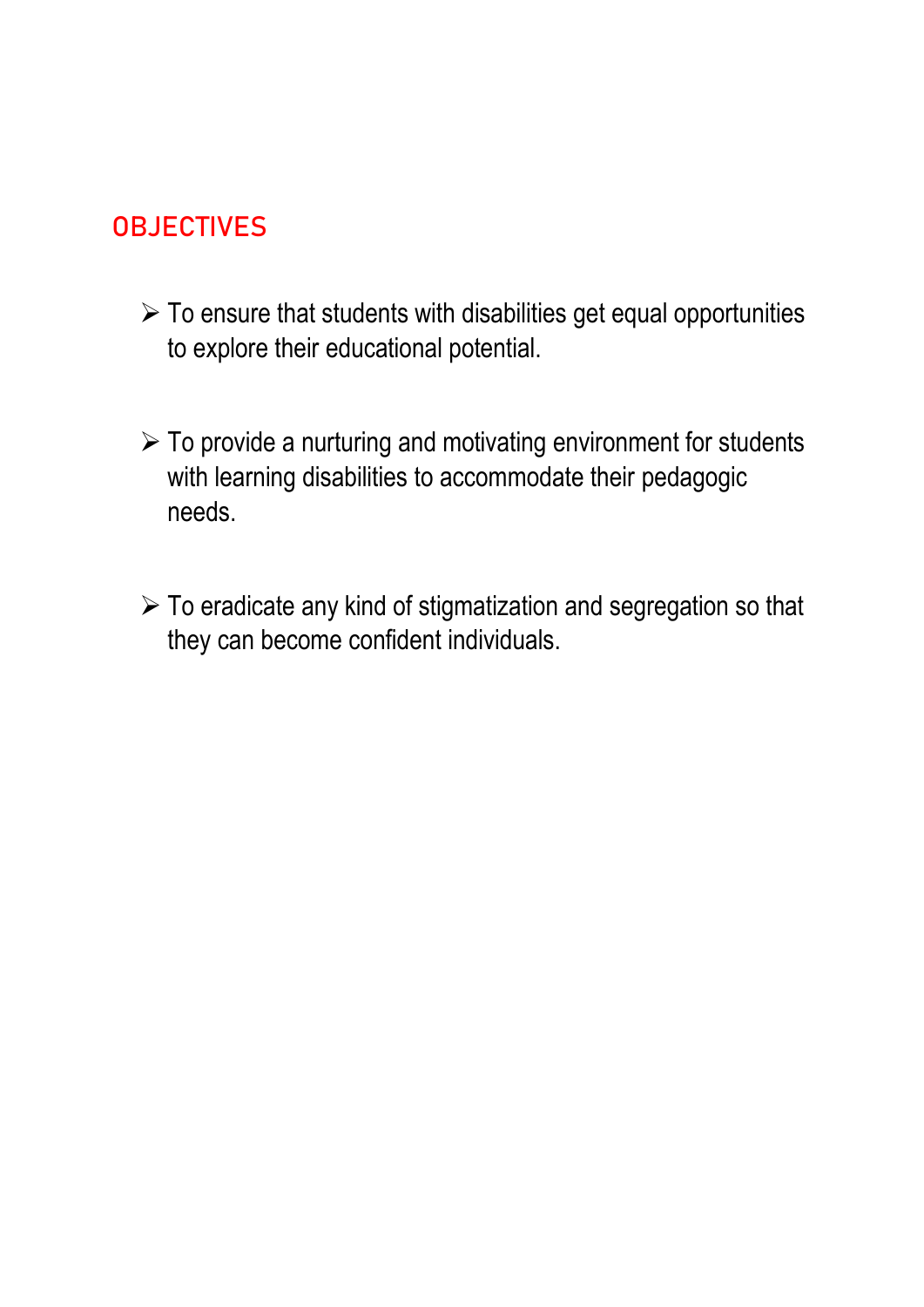## **POLICY**

In accordance with the objectives, the institution has documented a fullfledged policy for persons with disabilities. The focus of the policy shall be on the following:

- ❖ The policy focuses to ensure inclusive and effective access to education which means that educating students with learning difficulties and identified disabilities have the right to fulfilment of their educational needs.
- ❖ Ensure the right to development with dignity and equality creating an enabling environment where such students can exercise their rights, enjoy equal opportunities and full participation in the institution and the society. This is done specifically to create an environment of acceptance and nurturance.
- ❖ To provide a barrier-free environment. A barrier-free environment enables people with disabilities to move about safely and freely and use the facilities within the built environment. The goal of barrier-free design is to provide an environment that supports the independent functioning of individuals so that they can participate without assistance in everyday activities.
- ❖ The contribution of sports for its therapeutic and community spirit is undeniable. Persons with disabilities have the right to access sports, recreational and cultural facilities. The institution shall take necessary steps to provide them opportunities for participation in various sports, recreational and cultural activities.